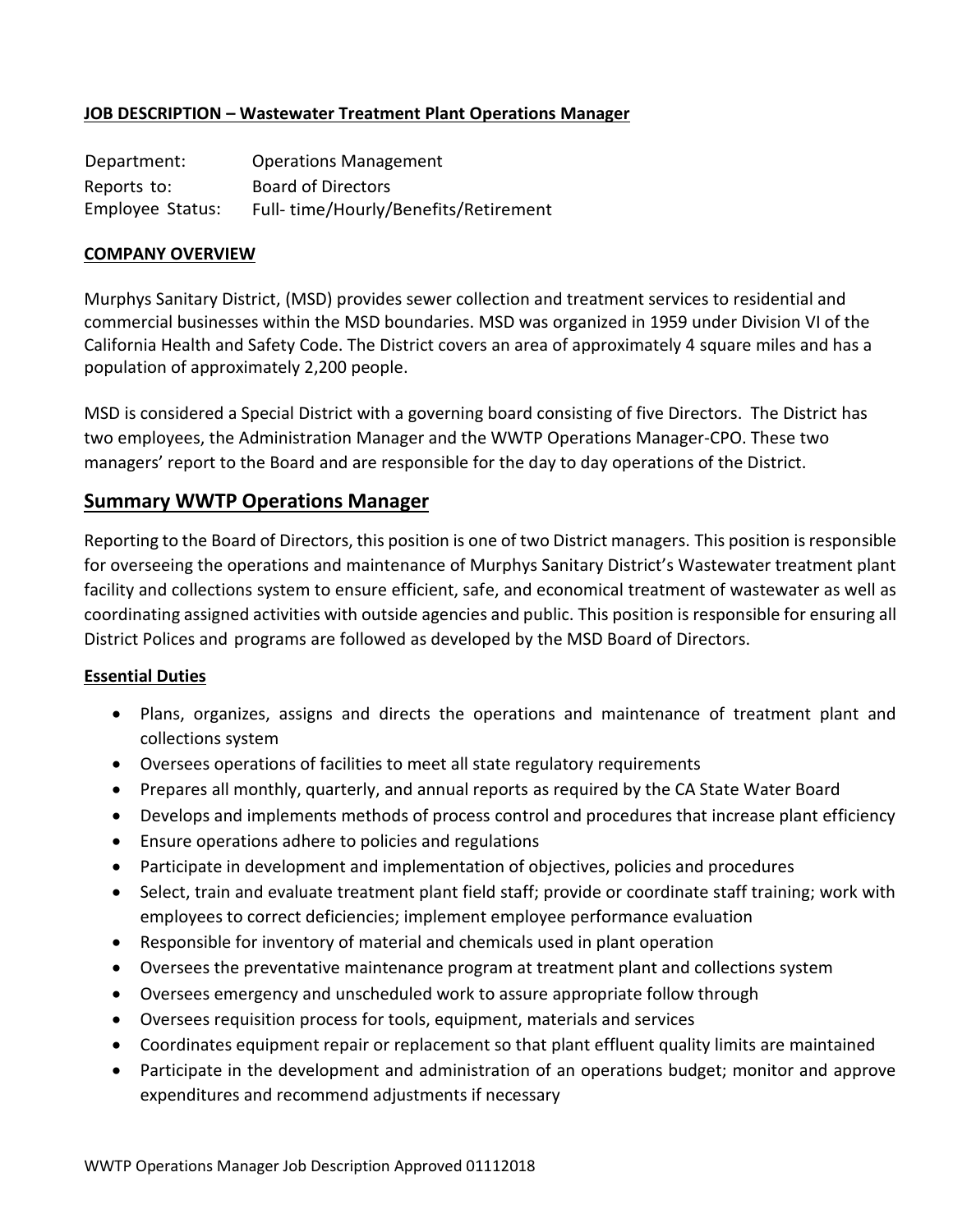- Participate in planning and pre-construction meetings to advise or suggest ways to meet desired goals
- Working with the Administration Manager, implement District's emergency management/response program including loss prevention, training, and continuity measures.
- Explain, justify, and defend department programs, policies, and activities; negotiate and resolve sensitive and controversial issues.
- Attend and participate in professional group meetings; maintain awareness of new trends and developments in the fields of waste water treatment and reuse; recommend for implementation new developments as appropriate.
- Select, train, motivate, and evaluate assigned personnel; provide or coordinate staff training; work with employees to correct deficiencies;
- Establish, administer, and participate with Administration Manager in processes concerning disciplinary action, performance or violation of District policies and procedures.
- Perform annual or as needed, employee evaluations
- Perform related duties as requested
- Capital Improvement planning
- Working with the Administration Manager, coordinate District's emergency management/response program including implementation of loss prevention, training, and continuity measures.
- Works with the Administration Manager as requested to negotiate and resolve sensitive and controversial issues
- Perform post-incident property and liability investigations as required.

# **QUALIFICATIONS**:

## **Knowledge of:**

- Principles and practices of operating a wastewater treatment facility, collection system and a pumping station.
- Tools and necessary equipment related to operations and repairs
- Safety equipment and practices related to the work, including the handling and storage of hazardous chemicals.
- Applicable laws, codes and regulations.
- Computer applications related to the work.
- Arithmetic and mathematics appropriate to the classification level to which assigned.
- Mechanical electrical and hydraulic principles.
- Operational and maintenance practices of electrical motors, pumps and circuitry.
- Chemical and physical tests of wastewater, sludge and related materials.
- Techniques for providing a high level of customer service to the public and District staff, in person and over the telephone.

# **Skills:**

- Operating, maintenance and repairing a variety of wastewater collection and treatment facilities and equipment.
- Recognizing and correcting or reporting unusual, inefficient or dangerous operating conditions.
- Reading a variety of gauges, charts and meters; recording data accurately and making appropriate process adjustments.

WWTP Operations Manager Job Description Approved 01112018